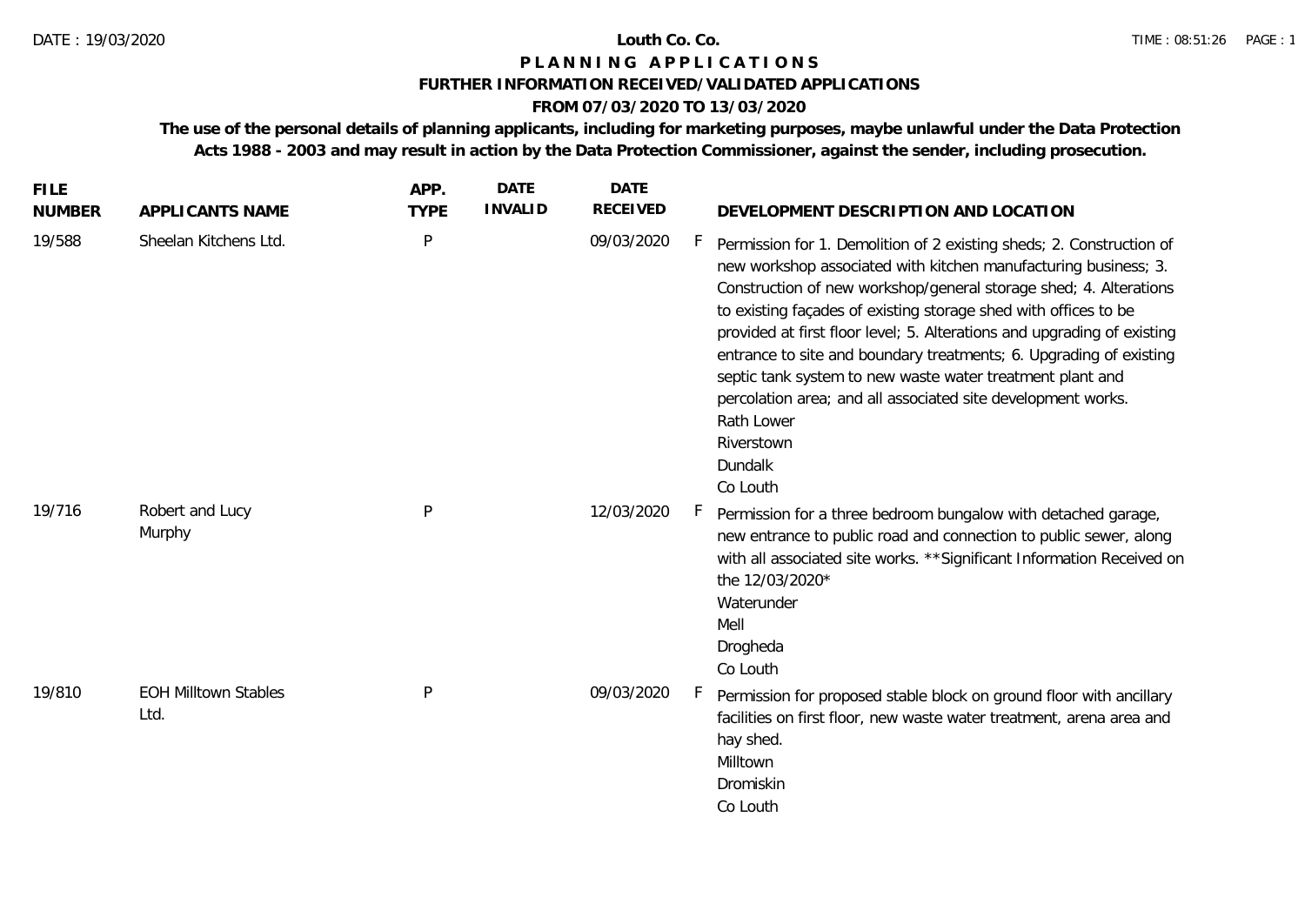### **FURTHER INFORMATION RECEIVED/VALIDATED APPLICATIONS**

# **FROM 07/03/2020 TO 13/03/2020**

| <b>FILE</b>   |                      | APP.        | <b>DATE</b>    | <b>DATE</b> |                                                                                                                                                                                                                                                                                                                                                                                        |
|---------------|----------------------|-------------|----------------|-------------|----------------------------------------------------------------------------------------------------------------------------------------------------------------------------------------------------------------------------------------------------------------------------------------------------------------------------------------------------------------------------------------|
| <b>NUMBER</b> | APPLICANTS NAME      | <b>TYPE</b> | <b>INVALID</b> | RECEIVED    | DEVELOPMENT DESCRIPTION AND LOCATION                                                                                                                                                                                                                                                                                                                                                   |
| 19/876        | Andrew Rogers        | P           |                | 09/03/2020  | Permission to construct a single storey dwelling with site<br>development works incl. new front boundary wall with entrance and<br>new entrance in to adjacent property, new public footpath & grass<br>verge and connection to all utilities.<br>Stoneylane<br>Ardee<br>Co Louth                                                                                                      |
| 19/926        | Stephen Clare        | P           |                | 12/03/2020  | Permission sought for dwelling house, waste water treatment<br>system and percolation area and all associated site works<br>*Significant Further Information submitted 12/03/20*<br>Slieveboy<br>Dunleer<br>Co Louth                                                                                                                                                                   |
| 19/960        | MWAC Properties Ltd. | P           |                | 11/03/2020  | Permission for extensions and alterations to existing dwelling house<br>and all associated site development works. Alterations and<br>extensions to include increasing existing roof height, front elevation<br>changes, internal layout amendments and two storey rear extension<br>*Significant Further Information submitted 11/03/20*<br>15 Castletown Road<br>Dundalk<br>Co Louth |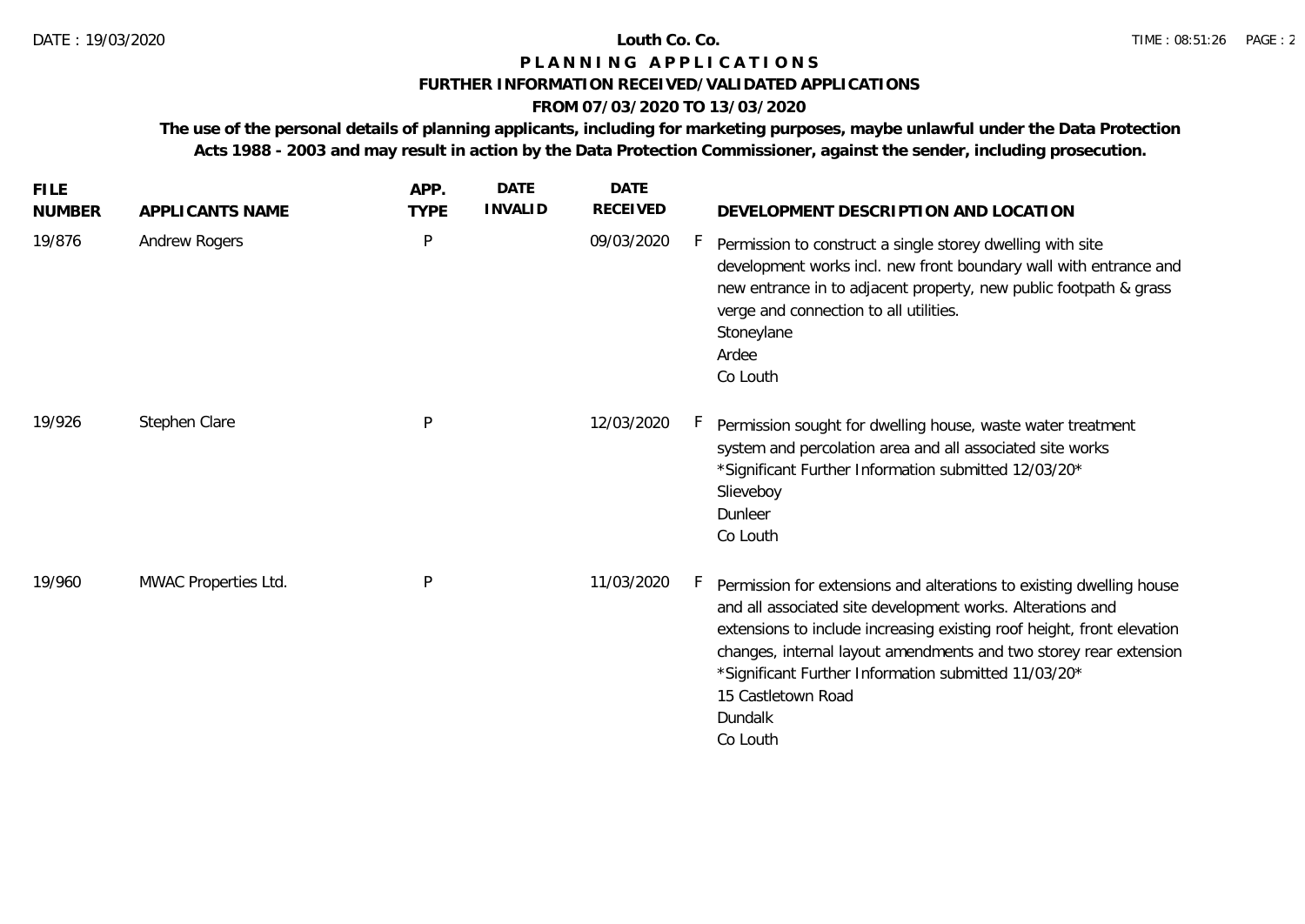#### **FURTHER INFORMATION RECEIVED/VALIDATED APPLICATIONS**

## **FROM 07/03/2020 TO 13/03/2020**

| <b>FILE</b><br><b>NUMBER</b> | APPLICANTS NAME | APP.<br><b>TYPE</b> | <b>DATE</b><br><b>INVALID</b> | <b>DATE</b><br>RECEIVED | DEVELOPMENT DESCRIPTION AND LOCATION                                                                                                                                                                                                                                                                                                                                                 |
|------------------------------|-----------------|---------------------|-------------------------------|-------------------------|--------------------------------------------------------------------------------------------------------------------------------------------------------------------------------------------------------------------------------------------------------------------------------------------------------------------------------------------------------------------------------------|
| 19/964                       | Andrea Kerley   | P                   |                               | 09/03/2020              | Permission to construct a single storey dwelling, domestic garage<br>and all necessary site development works, including entrance, waste<br>water treatment system and polishing filter *Significant Further<br>Information submitted 09/03/2020 - location and orientation of<br>height of dwelling revised by Significant Further Information*<br>Charlestown<br>Ardee<br>Co Louth |
| 19/967                       | Fergal McKevitt | $\mathsf{R}$        |                               | 12/03/2020              | Retention & Permission: Retention and completion of commercial<br>store to the rear of premises<br>Ard Products<br>Yorke Street<br>Dundalk<br>Co Louth                                                                                                                                                                                                                               |
| 19/1050                      | Mark Butterly   | P                   |                               | 09/03/2020              | Permission for development to consist of dwelling house,<br>wastewater treatment system and percolation area and all associated<br>site works.<br>Togher<br>Dunleer<br>Co. Louth                                                                                                                                                                                                     |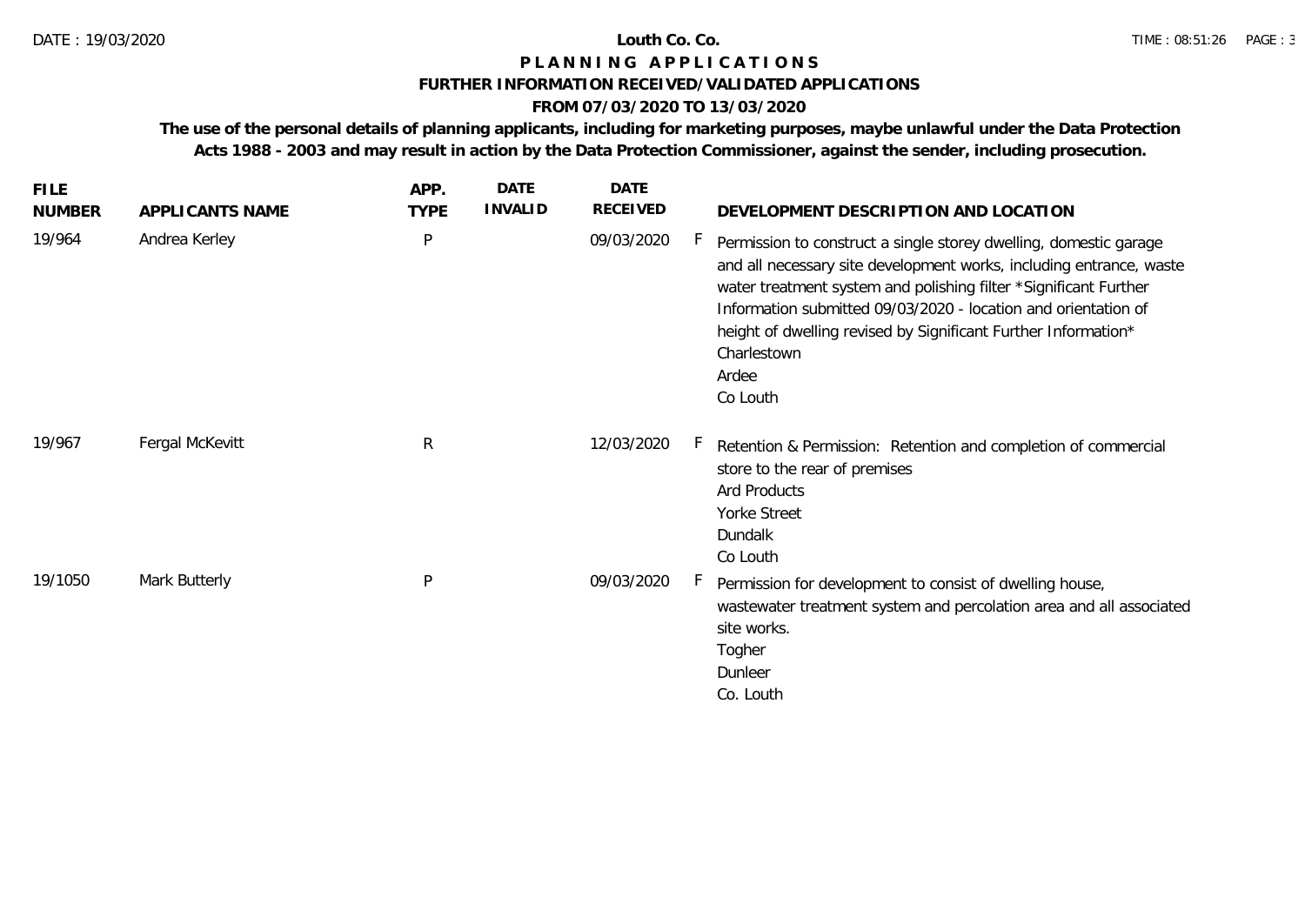### **FURTHER INFORMATION RECEIVED/VALIDATED APPLICATIONS**

# **FROM 07/03/2020 TO 13/03/2020**

| <b>FILE</b><br><b>NUMBER</b> | APPLICANTS NAME              | APP.<br><b>TYPE</b> | <b>DATE</b><br><b>INVALID</b> | <b>DATE</b><br><b>RECEIVED</b> |    | DEVELOPMENT DESCRIPTION AND LOCATION                                                                                                                                                                                                                                                                                                                                                                                                                                                                                                                                                                                                                                                                                                            |  |
|------------------------------|------------------------------|---------------------|-------------------------------|--------------------------------|----|-------------------------------------------------------------------------------------------------------------------------------------------------------------------------------------------------------------------------------------------------------------------------------------------------------------------------------------------------------------------------------------------------------------------------------------------------------------------------------------------------------------------------------------------------------------------------------------------------------------------------------------------------------------------------------------------------------------------------------------------------|--|
| 19/1092                      | Randleswood<br>Holdings Ltd. | P                   |                               | 13/03/2020                     | F. | Permission for the construction of an infill extension and layout<br>revisions at 4th & 5th floor levels comprising: (a) 9 no. new<br>apartments made up of 6 no. 2 bed and 3 no. 3 bed each with<br>private balcony/terrace. (b) Revision of the layouts of the 6 no.<br>existing apartments 63, 64, 65, 66, 72, & 73 with changes to<br>apartment type to apt 65 from 1 bed to 2 bed, apt 66 from 1 bed to<br>3 bed and 73 from 2 bed to 3 bed. (c) Elevational changes of<br>existing building to include courtyard fenestration, external wall<br>finishes and roof modifications. (d) Alterations to existing basement<br>car parking layout, and all associated site works<br><b>Halliday Mills</b><br>Quay Street<br>Dundalk<br>Co Louth |  |
| 19/1108                      | Ruth Markey                  | E                   |                               | 10/03/2020                     | F. | EXTENSION OF DURATION OF 15181: Permission consequent on<br>Outline Permission (Reg. Ref. 12/380 granted 26/11/2012) for<br>development to consist of one no. detached dwellinghouse and all<br>associated site works<br>Glaspistol<br>Clogherhead<br>Co Louth                                                                                                                                                                                                                                                                                                                                                                                                                                                                                  |  |
| 20/33                        | Alan Ward                    | P                   |                               | 12/03/2020                     | F. | Permission for dwelling house, septic tank and percolation area and<br>all associated site works<br>Stickillan<br>Ardee<br>Co Louth                                                                                                                                                                                                                                                                                                                                                                                                                                                                                                                                                                                                             |  |